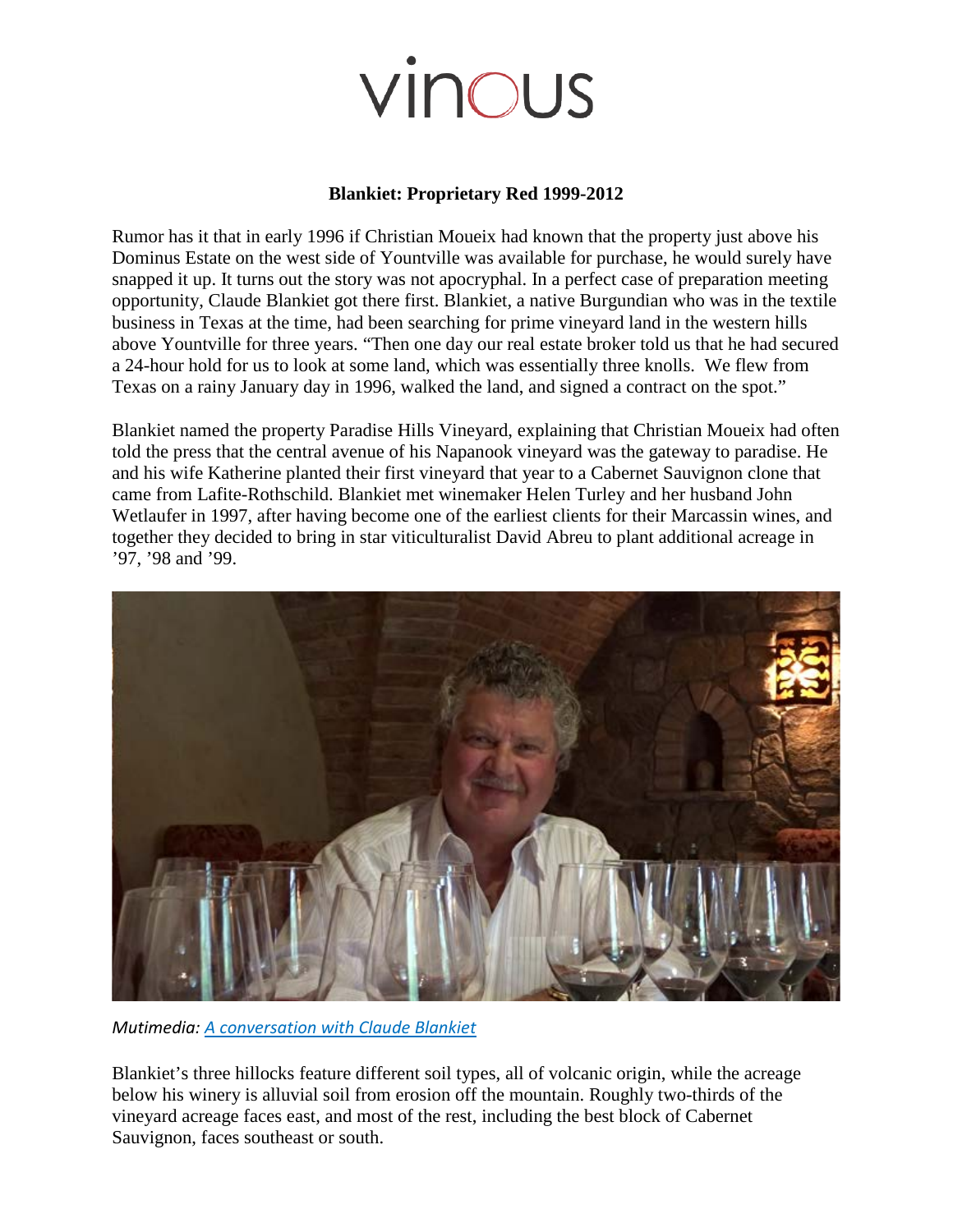Blankiet's maiden 1999 release, made by Turley, was 100% Cabernet Sauvignon from the 1996 planting. The wine was aged in 100% new heavy-toast Taransaud *barriques*, but by 2003 and 2004 Turley had started mixing in some medium-toast barrels. More recently, Blankiet has reduced the percentage of Taransaud barrels in his flagship Cabernet to about 70%, adding barrels from other coopers like Ermitage, Boutes and Jarnac (located in Cognac). And the percentage of new oak is now typically 90% or 95% and may go lower in the future, especially for Blankiet's top Merlot-based blend, the Rive Droite.



*Blankiet's Medieval-inspired castle perched atop Paradise Hills*

While no new vineyards have been planted since 1999 (there are now 16 acres under vine), some vines have been regrafted—for example, in 2007 a section of Merlot was changed over to Cabernet Franc and Petit Verdot, and in 2012 another block of Merlot was grafted over to Cabernet Sauvignon. "We now have Merlot where it should be," noted Blankiet, "in cooler spots with more clay in the soil." Today about 65% of the acreage is Cabernet Sauvignon and 25% is Merlot. The rest is Petit Verdot and Cabernet Franc.

Blankiet has worked with three very talented winemakers since the outset, as well as one worldfamous enologist. Helen Turley vinified through 2005, then Martha McClellan, who also serves as winemaker at Sloan Estate, made the 2006 through 2008 vintages, with enologist Michel Rolland serving in an advisory role. The 2009 was made by then-assistant winemaker Max Duimstra and Rolland. Denis Malbec, who also makes the wines for Kapcsándy Family Winery, took over in February of 2010.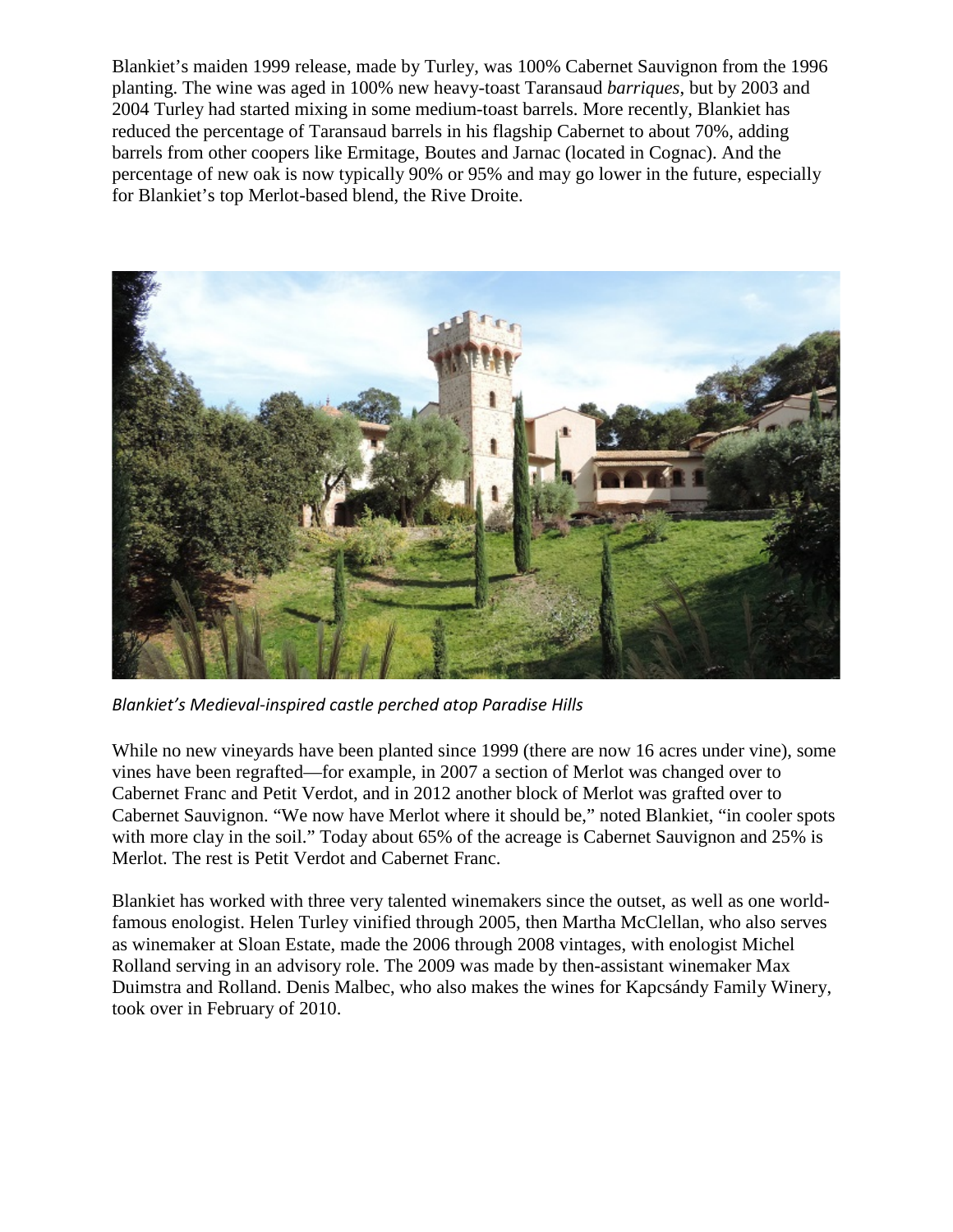

*Block 1 Cabernet Sauvignon*

This March I had the privilege of tasting a vertical of Blankiet's top red wine (100% Cabernet Sauvignon through vintage 2005 and thereafter labeled Proprietary Red to reflect the growing role of Merlot), in the company of Claude and Katherine Blankiet and Denis and May-Britt Malbec. Although it was a consistently spectacular line-up, my favorites were the most recent vintages, which I found to be Blankiet's most complete wines made to date, showing greater harmony in the early going and nobler tannins than most earlier vintages. (The 2010 was one of the top dozen bottles of California Cabernet I've yet tasted.) "We have learned from experience," noted Claude Blankiet. "It has taken us years and years of trying different things to get the true expression of the site, which was always our goal."

Vine stress was a problem in some early vintages, as it continues to be for many Napa Valley growers. Following the loss of a sizable portion of his Cabernet Sauvignon grapes to dehydration in 2003, Blankiet installed misting machines in the vineyards and began to use shade cloth; he credits these improvements with saving the 2004 vintage, which also featured serious heat spikes t the end of August and again in early September.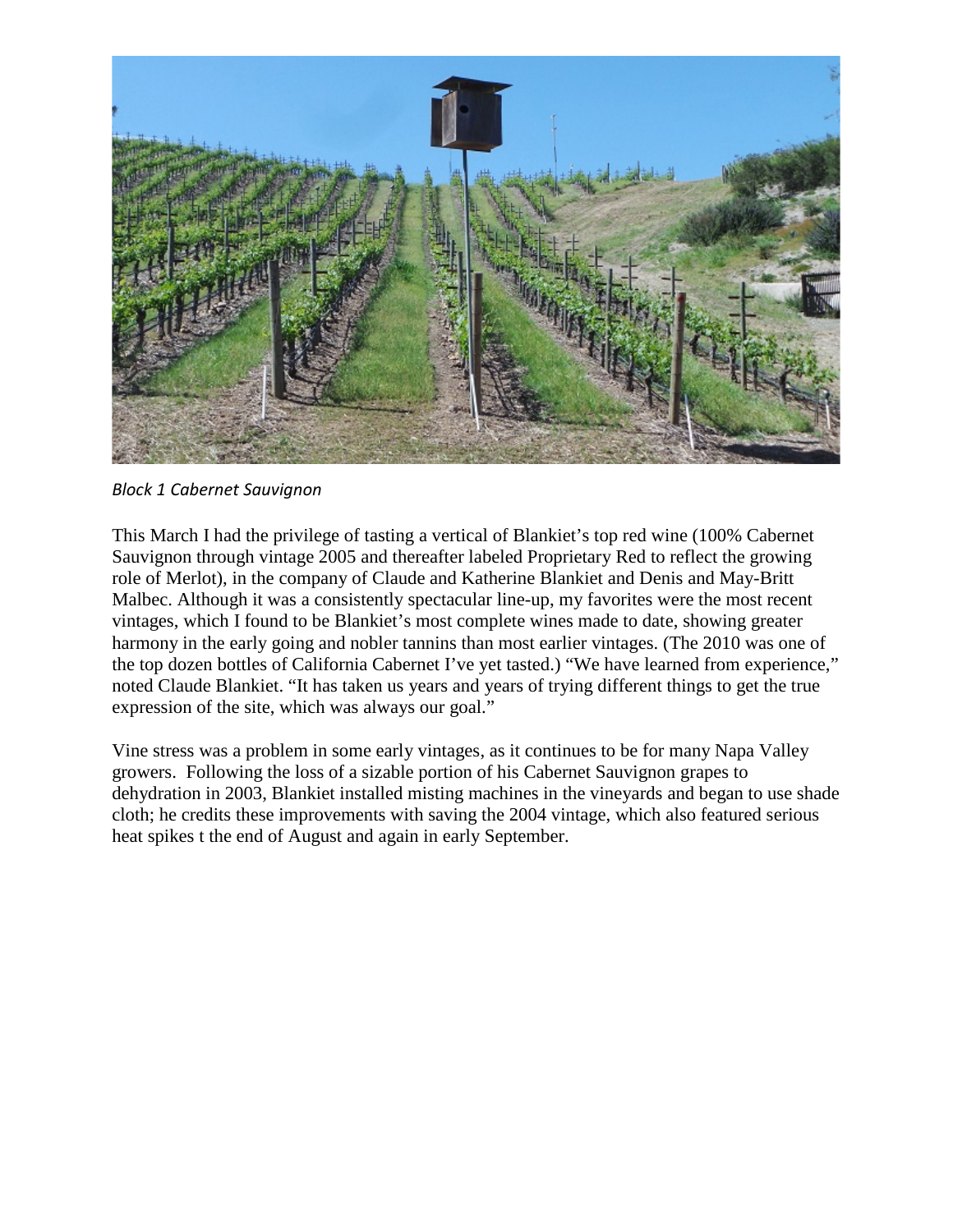

*The winery, as seen coming down from the castle*

But in more recent vintages, he has made little use of the misting machines, due in large part to improvements in grape-growing. Denis Malbec has overseen significant changes in the vineyards, beginning with a new philosophy on managing the leaves. For starters, today more leaves are left above the clusters to protect the fruit against hot direct sun. "Now we can wait longer to pick," noted Malbec, "and we don't necessarily get more sugar in the grapes because they are not dehydrating." The profile of the vines is different today: "Previously there were fewer clusters and leaves, but the grapes were very exposed to the sun." Thus the misting machines have virtually been retired, and the use of shade cloth is normally limited to a handful of rows that are particularly exposed.

Malbec is also more meticulous today when it comes to irrigation. While he does not use more total water than previously, he waters more frequently, in smaller doses, to prevent stress that would interfere with the ripening of the tannins. Malbec also extracts earlier in the vinification, before much of the sugar has been transformed to alcohol, so as to avoid getting harsh tannins. His goal is to make wines with "acidity, energy, minerality and soft tannins." He typically adds some Petit Verdot at the end of the blending process, to bring a bit more focus to the wine, as well as to add "a touch of graphite minerality, and notes of iron, blood and iodine." Not surprisingly, the wines from recent vintages have shown slightly lower alcohol levels and slightly higher acidity than the earlier bottlings.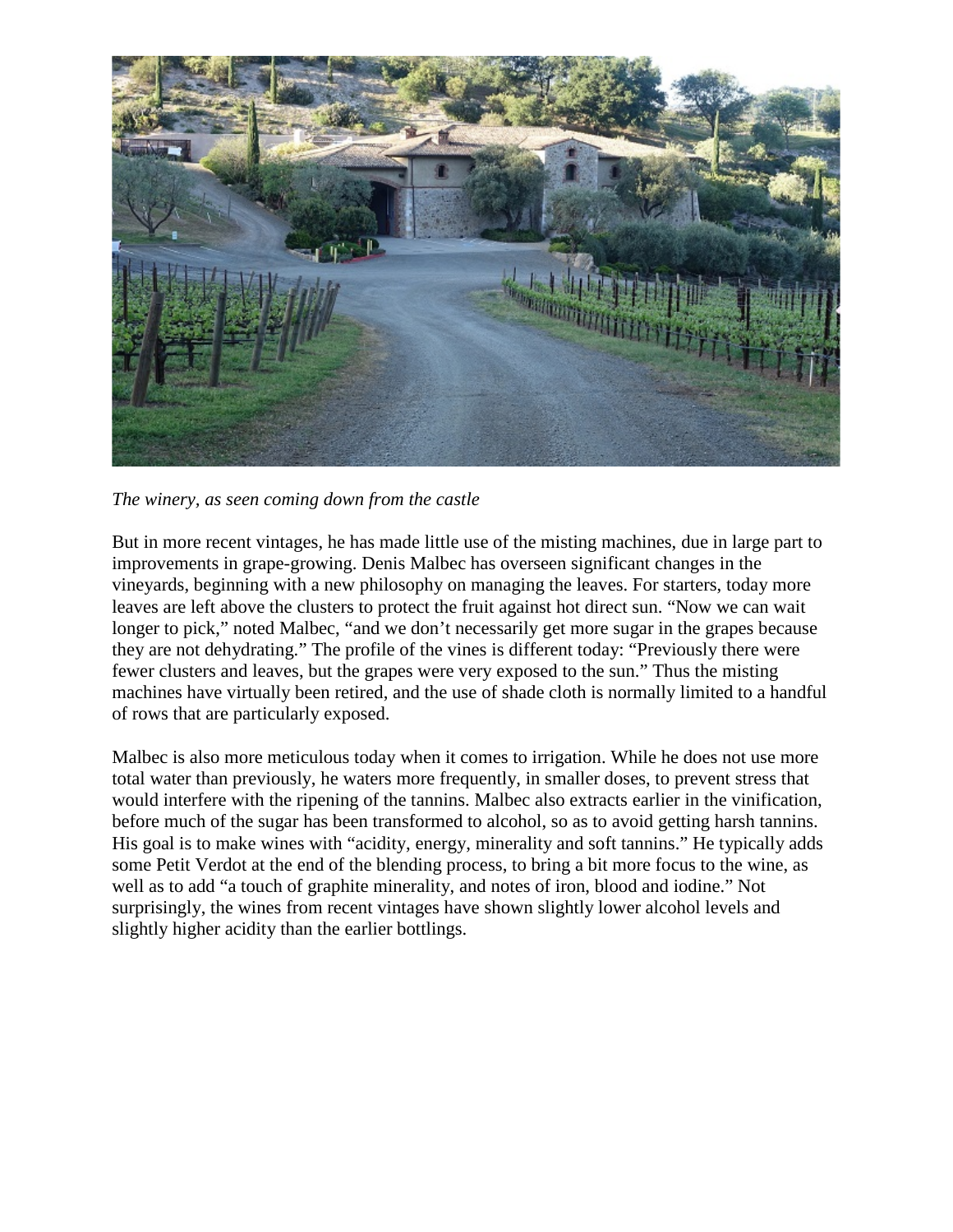

*A glorious spring afternoon at the estate*

Malbec and Blankiet are very much in sync on the style of wine they are looking for, though as Blankiet points out, achieving that style is a challenge. "It's more difficult for us to make wines that are approachable young but are capable of aging," he said. "We prefer to make wines that have an immediate balance and immediate perfume, wines that are voluptuous right away but without excess. I don't necessarily want to make wines that will take 10 or 15 years to be drinkable.

Malbec does a *cuvaison* lasting 5 or 6 weeks, including 4 to 7 days of pre-fermentation cold soak and 10 to 20 days of post-fermentation maceration. The wines are racked as needed, and Malbec does a lot of stirring of the fine lees. Bottling takes place in late August or September.

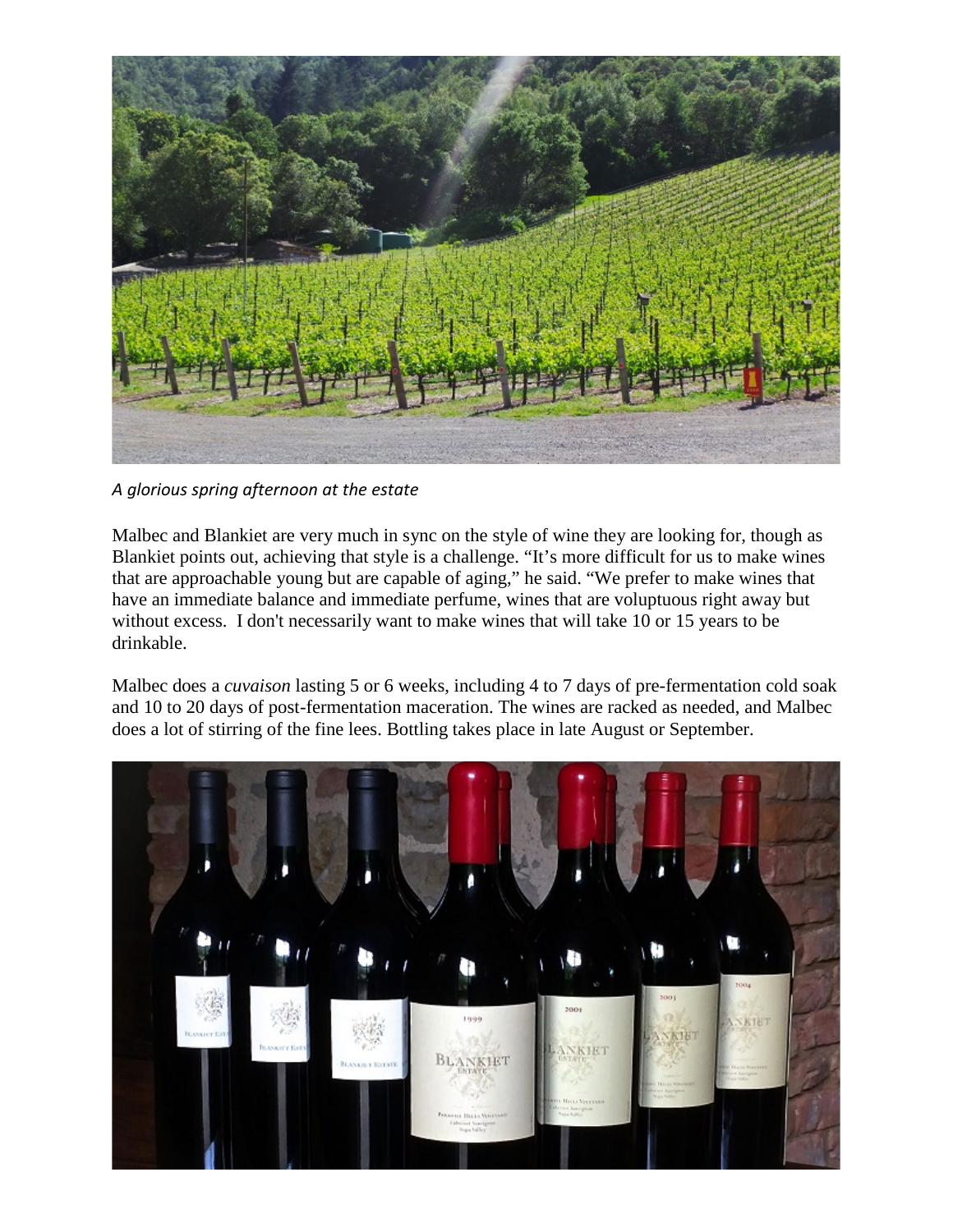### *A stunning collection of magnums*

In contrast to the other vertical tastings I was part of in March, at Blankiet I tasted all of the wines in magnums, as Claude Blankiet was out of stock on a few of the early vintages and did not trust his 1999 bottles, which had spent time in his cellar in Texas. Certainly the magnums I tasted were all full of life, but I should emphasize that the recommended drinking windows I have provided in my tasting notes are for these magnums, which age significantly more slowly than regular 750-milliliter bottles.

**[See all the wines \(in chronological order\)](http://vinousmedia.com/wines?sort%5Bdirection%5D=asc&sort%5Bname%5D=vintage&wf_dirty=false&wf_export_fields=&wf_export_format=&wf_id=&wf_match=all&wf_model=Wine&wf_name=&wf_order=vintage&wf_order_type=desc&wf_page=1&wf_per_page=25&wf_submitted=true&wf_type=WillFilter%3A%3AFilter&wine_filter%5Barticle_id%5D=1137)**



### **Blankiet Estate 2012 Mythicus Cabernet Sauvignon Paradise Hills Vineyard Napa Valley**

**Yountville, Napa Valley**

•

Red wine from United States

**Drinking window: 2024 - 2044**

- (100% Cabernet Sauvignon): Bright ruby-red. Knockout Cabernet nose combines currant, licorice menthol and wild herbs; brooding but not overly dark. Utterly seamless and glossy on the palate yet at the same time sharply delineated, with outstanding floral lift to the dark berry and bitter chocolate flavors. For all its early sex appeal and noble tannins, this wonderfully sappy, extremely long wine is very backward today and in need of extended aging. An addition to the range, the Mythicus is a new 100% Cabernet Sauvignon bottling that debuts in 2012.
- **Stephen Tanzer. Tasting date: March 2015**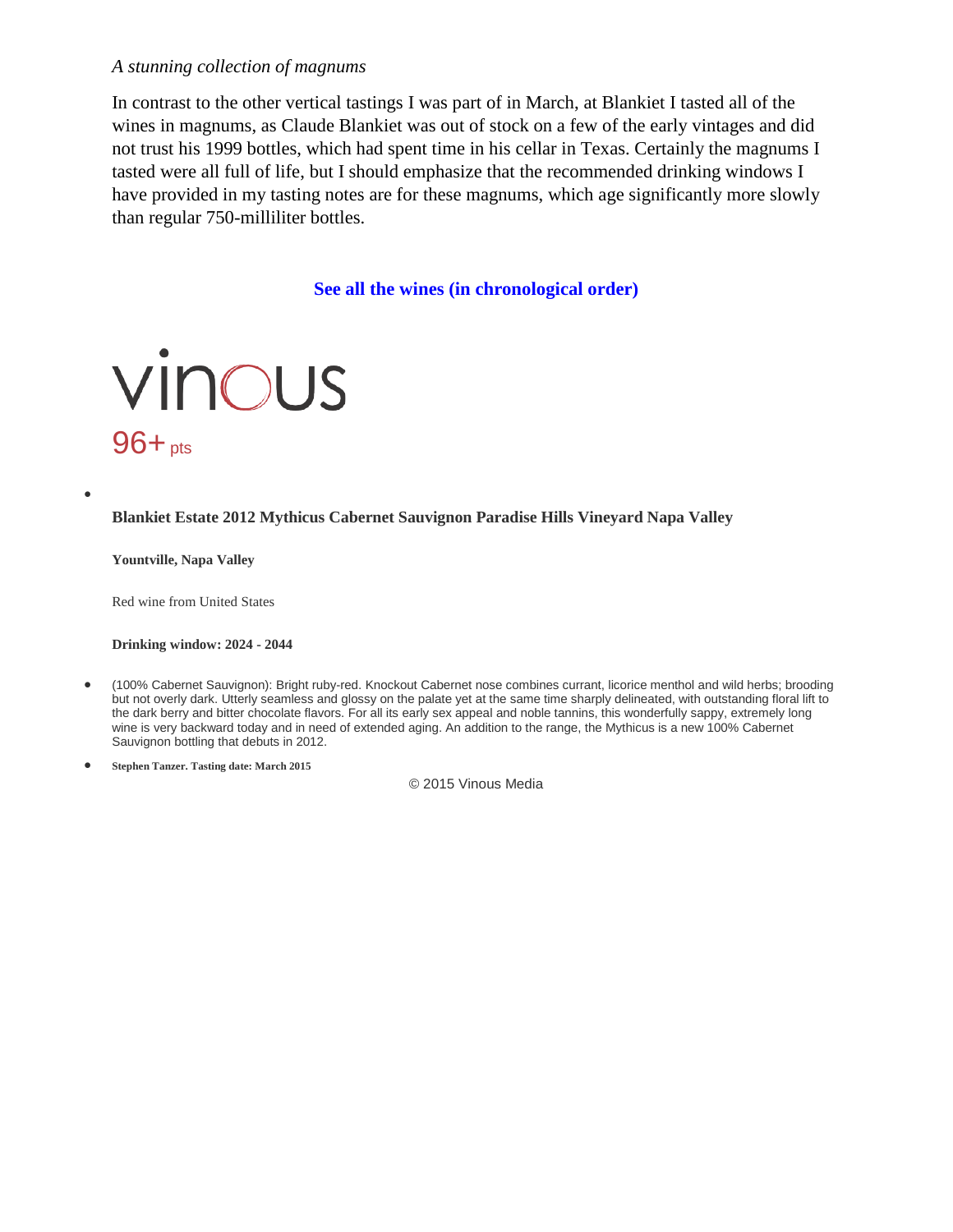# vinous  $95 + pts$

### • **Blankiet Estate 2012 Proprietary Red Paradise Hills Vineyard Napa Valley**

**Yountville, Napa Valley**

Red wine from United States

**Drinking window: 2020 - 2038**

- (81% Cabernet Sauvignon): Deep red with ruby highlights. High-pitched perfume of black and red berries, licorice, violet, mocha and coffee. Began savory, minerally and dry but became more generous and pliant as it opened in the glass, showing lovely mid-palate weight and richness and complementary sweet oak. Most impressive today on the back end, which features powerful, late-arriving, fine-grained tannins and slowly building, inexorable length. I suspect that this wonderfully plush, silky wine will require seven or eight years in bottle to display the backbone that's currently hidden by baby fat, but it will also be accessible on the early side.
- **Stephen Tanzer. Tasting date: March 2015**

© 2015 Vinous Media

### vinous  $93<sub>pts</sub>$

• **Blankiet Estate 2011 Proprietary Red Paradise Hills Vineyard Napa Valley**

**Yountville, Napa Valley**

Red wine from United States

**Drinking window: 2020 - 2030**

- (81% Cabernet Sauvignon): Very pure, lively aromas of blackberry, black cherry, licorice pastile, bitter chocolate and violet, accented by a peppery quality. Smooth, dry and classic but in a distinctly cooler style than the 2010, showing licorice and fresh herb notes and good chewy extract. Here the fine-grained tannins are a bit more obvious as there's less supporting mid-palate stuffing, but there's nothing green or underripe about this very well-balanced cool-year wine.
- **Stephen Tanzer. Tasting date: March 2015**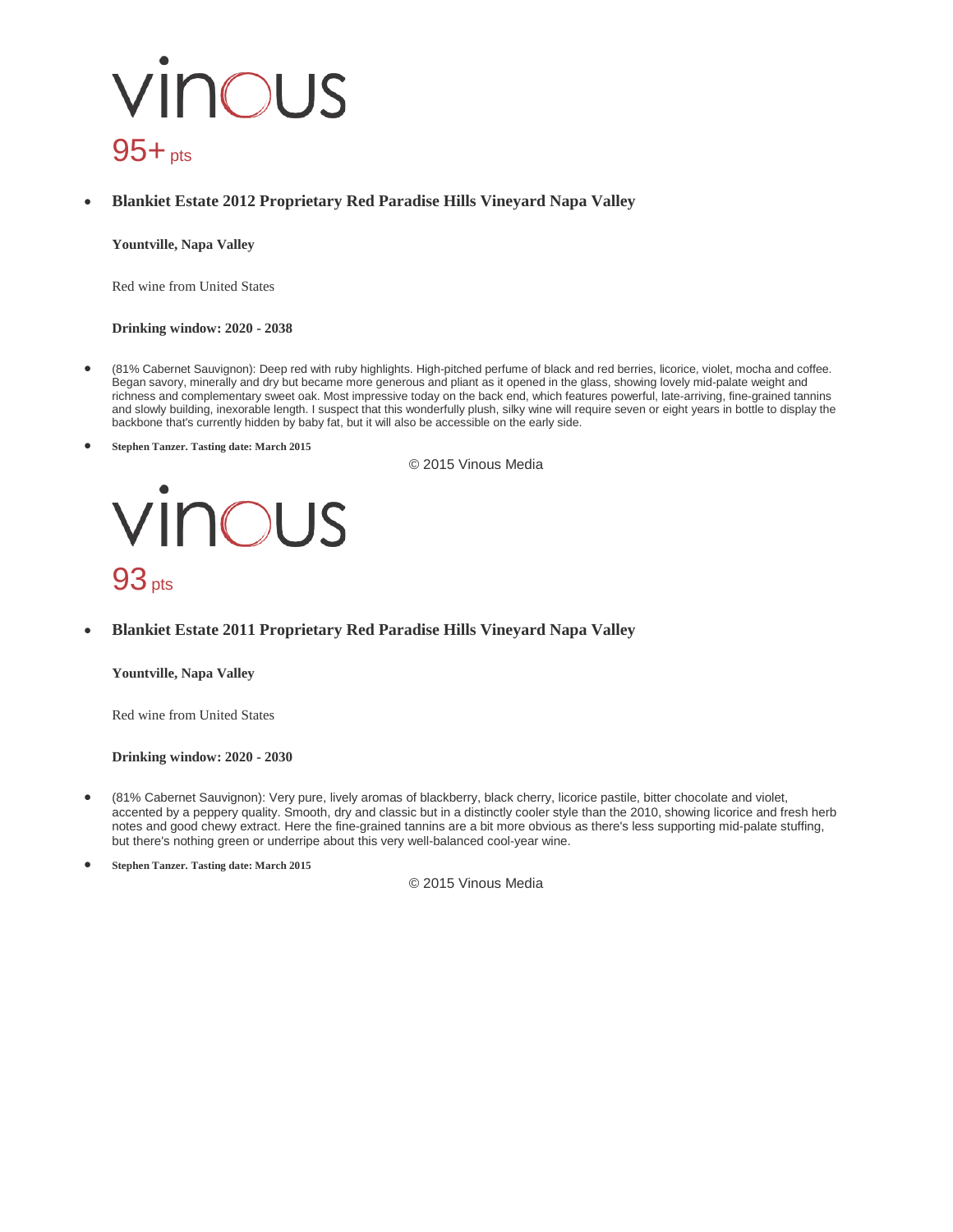# vinous  $97 + pts$

### • **Blankiet Estate 2010 Proprietary Red Paradise Hills Vineyard Napa Valley**

**Yountville, Napa Valley**

Red wine from United States

**Drinking window: 2024 - 2040**

- (84% Cabernet Sauvignon): Healthy, bright ruby-red. Multidimensional nose offers scents of blackcurrant, blackberry, brown spices and graphite minerality accented by herbs and pepper. At once plush and sharply focused, showing lovely reserve and energy to its dark fruit, mineral and soil flavors. I find this to be downright Pauillac-like. Finishes with strong but fine-grained late-arriving tannins and outstanding slowly building length. A great Cabernet-based wine that's already remarkably complex and elegant but has a glorious future ahead of it. As Blankiet did not deleaf the vines, the fruit was not burned by the heat spikes in late August and September in this essentially cool year. I tasted this magnum four days later and it was even better. One of the finest and most complete California Cabernets I've tasted in recent years.
- **Stephen Tanzer. Tasting date: March 2015**

© 2015 Vinous Media



• **Blankiet Estate 2009 Proprietary Red Paradise Hills Vineyard Napa Valley**

**Yountville, Napa Valley**

Red wine from United States

**Drinking window: 2018 - 2030**

• (82% Cabernet Sauvignon): Good deep red-ruby. Captivating aromas of cassis, plum, mocha, smoke and wild herbs. Plush and seamless on the palate, with an element of soil-driven salinity complicating the rich fruit flavors of red and blackcurrant, mulberry and plum. In a warmer style at 14.9% alcohol but with so much mid-palate stuffing that it does not come off as alcoholic. The building tannins are sweet and even, allowing the wine's fruit to linger. A spectacular result for 2009: wonderfully harmonious, ripe and long.

• **Stephen Tanzer. Tasting date: March 2015**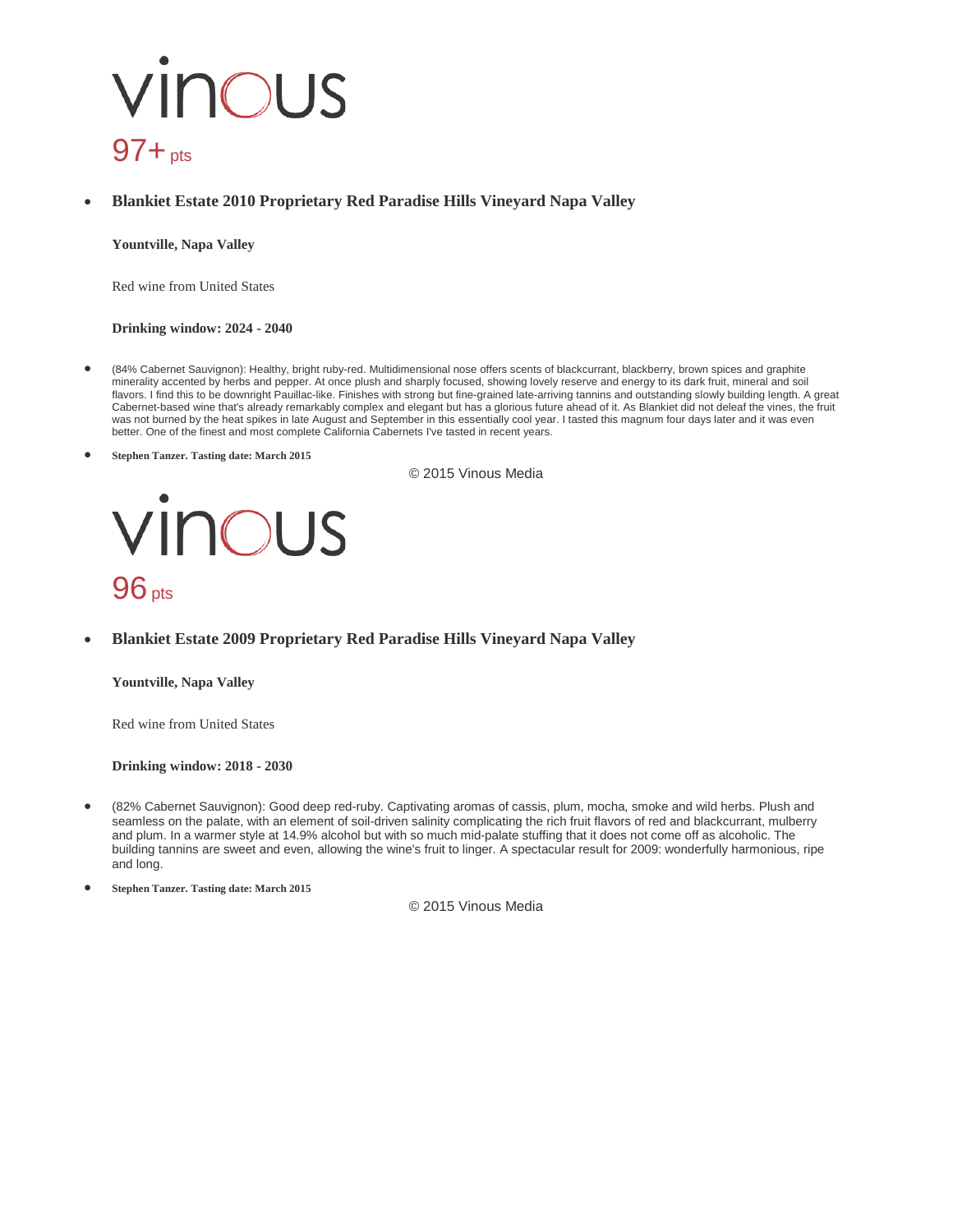# vinous  $94<sub>pts</sub>$

### • **Blankiet Estate 2008 Proprietary Red Paradise Hills Vineyard Napa Valley**

**Yountville, Napa Valley**

Red wine from United States

#### **Drinking window: 2016 - 2027**

- (15.2% alcohol; 82.5% Cabernet Sauvignon): Deep red with ruby highlights. Aromas of black cherry, cassis, licorice, wild herbs and menthol. At once savory and sweet, displaying lovely inner-mouth floral character to its dark berry, mineral and cedar flavors. This seamless, juicy wine finishes very subtle and long, with firm tannins and excellent length. Beginning with this vintage, Blankiet stopped using heavy-toast barrels. This "fire-and-ice" vintage produced the only vintage of the Blankiet flagship wine to surpass 15% alcohol. Denis Malbec, who took over winemaking duties here in February of 2010, put together the final blend.
- **Stephen Tanzer. Tasting date: March 2015**

© 2015 Vinous Media

### vinous  $94<sub>pts</sub>$

• **Blankiet Estate 2007 Proprietary Red Paradise Hills Vineyard Napa Valley**

#### **Yountville, Napa Valley**

Red wine from United States

#### **Drinking window: 2016 - 2025**

- (60% Cabernet Sauvignon and 40% Merlot): Deep red with a dark core. Slightly high-toned aromas of raspberry liqueur, wild herbs and white fruits. Massive, thick and sweet, with the fruit syrup quality continuing through the palate. Most noteworthy today for its sheer volume and voluptuous texture. But this hugely tannic, mouth-expanding wine also shows surprising balance and an absence of rough edges.
- **Stephen Tanzer. Tasting date: March 2015**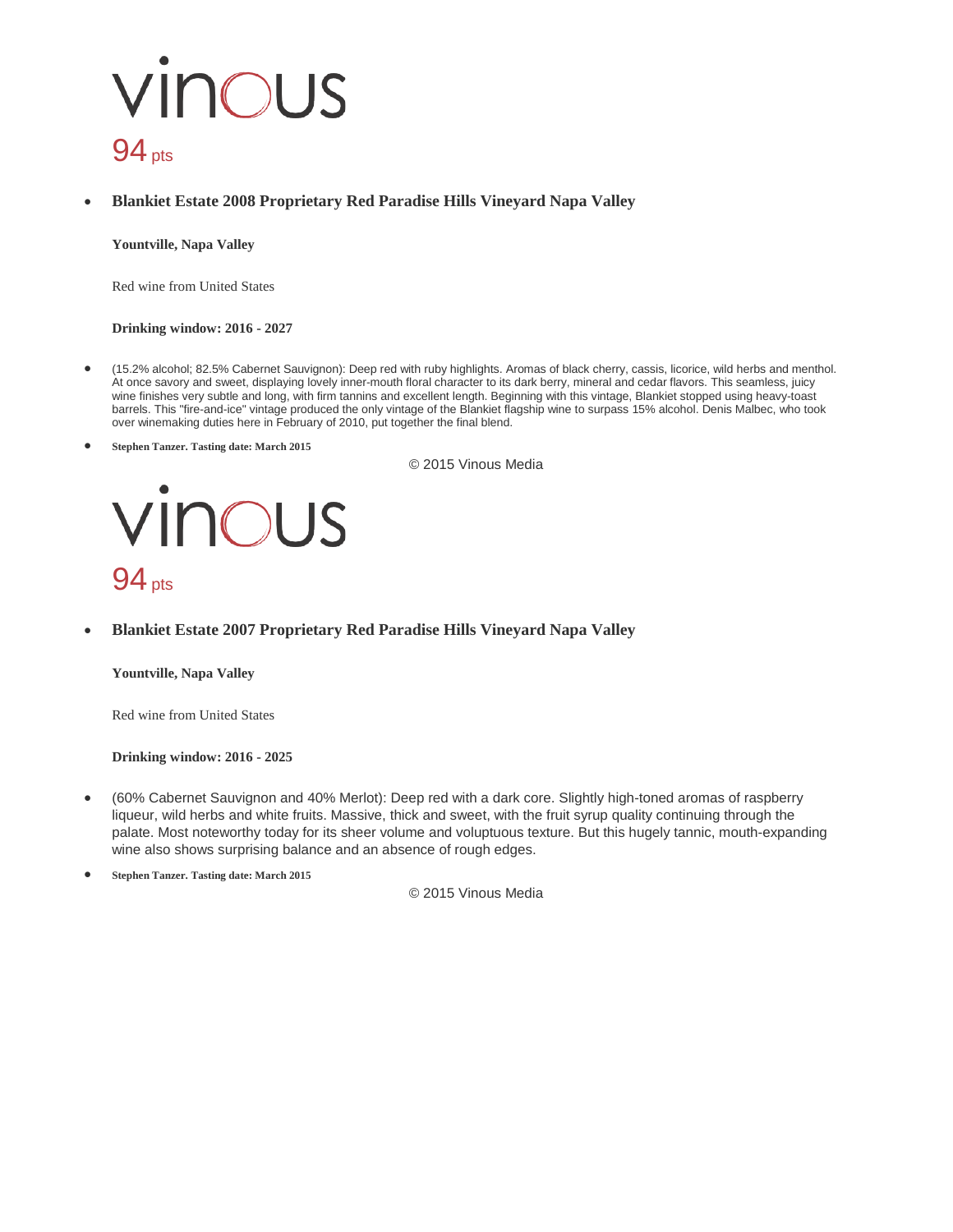# vinous  $93 + pts$

### • **Blankiet Estate 2006 Proprietary Red Paradise Hills Vineyard Napa Valley**

**Yountville, Napa Valley**

Red wine from United States

**Drinking window: 2023 - 2033**

- (60% Cabernet Sauvignon and 40% Merlot): Good dark red, but less deep at the core than the 2005. Plum, game, cocoa, mocha, tobacco and a whiff of leather on the nose; less fruity than the 2005. Fat, silky and sweet, conveying an impression of energetic extraction. A very deep, opulent style but with cool hints of mint and pepper too. Finishes with slightly gritty tannins that are not yet ready for prime time. Quite Graves-like and in need of patience. This was the first vintage in which Blankiet's top red wine did not say Cabernet Sauvignon on the label.
- **Stephen Tanzer. Tasting date: March 2015**

© 2015 Vinous Media

### VINOUS 93+ pts

• **Blankiet Estate 2005 Cabernet Sauvignon Paradise Hills Vineyard Napa Valley**

**Yountville, Napa Valley**

Red wine from United States

**Drinking window: 2018 - 2026**

• (100% Cabernet Sauvignon, like all of the earlier vintages): Deep ruby-red. Distinctly cooler on the nose than the 2004, offering scented aromas of blackberry, violet, bitter chocolate, tobacco and wild herbs, along with a hint of hay and a citrus high note. Surprisingly dense and creamy on entry, then firm acidity and underlying minerality give shape to the rather wild flavors of black fruits, herbs and violet. Can't match the opulence or depth of the 2004 but this initially slightly rigid wine opened nicely with air. Made from a large crop; Michel Rolland was responsible for the final blend.

• **Stephen Tanzer. Tasting date: March 2015**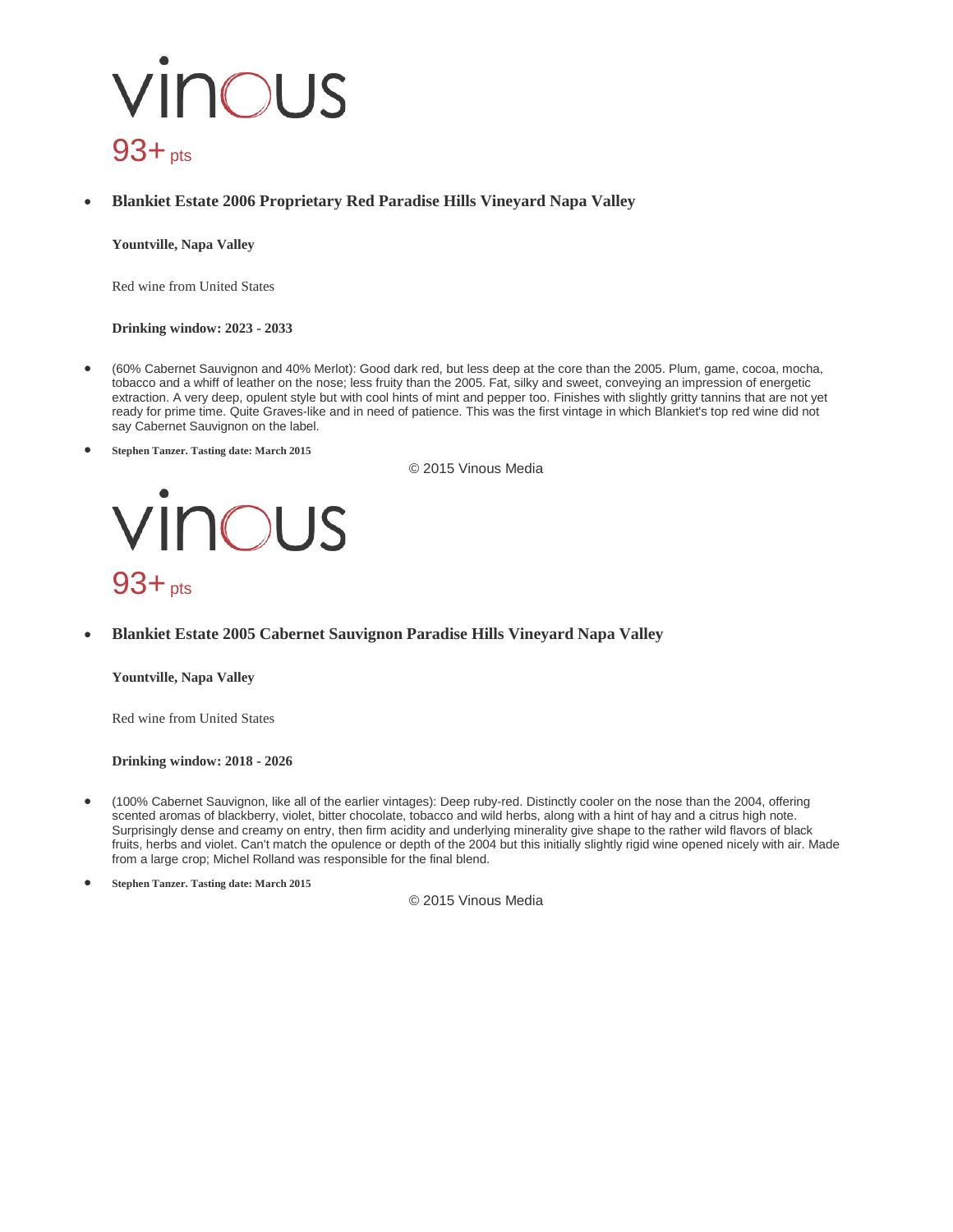# vinous  $95<sub>pts</sub>$

### • **Blankiet Estate 2004 Cabernet Sauvignon Paradise Hills Vineyard Napa Valley**

**Yountville, Napa Valley**

Red wine from United States

**Drinking window: 2022 - 2032**

- Bright, deep red with ruby tones. Very sexy aromas of cassis, black plum, licorice and toffee, with a ripe citrus note adding another dimension. Densely packed, seamless and energetic, showing outstanding intensity and power to its dark fruit flavors. It was hot for a long time in 2004, noted Blankiet but this wine boasts terrific balance and huge but fully integrated tannins. The suggestion of lemon oil carries through onto the palate. Outstanding. This is the vintage with the highest pH (5.03) and lowest acidity (5.0 grams per liter) of the range, but the Cabernet vines benefited by being picked after a sharp heat spike at the beginning of September (the estate's Merlot was picked in hotter conditions).
- **Stephen Tanzer. Tasting date: March 2015**

© 2015 Vinous Media



• **Blankiet Estate 2003 Cabernet Sauvignon Paradise Hills Vineyard Napa Valley**

**Yountville, Napa Valley**

Red wine from United States

**Drinking window: 2020 - 2030**

• Good deep red with a dark core. High-pitched aromas of cassis, blackberry, minerals, flowers, licorice and leather are a bit less fruity than those of the 2002. Juicy and suave in the mouth, with penetrating acidity giving the wine excellent vibrancy for its vintage. Finishes with huge, mouth-saturating tannins that still need time. "But this wine in 750-milliliter bottles is ready to drink," noted Claude Blankiet.

• **Stephen Tanzer. Tasting date: March 2015**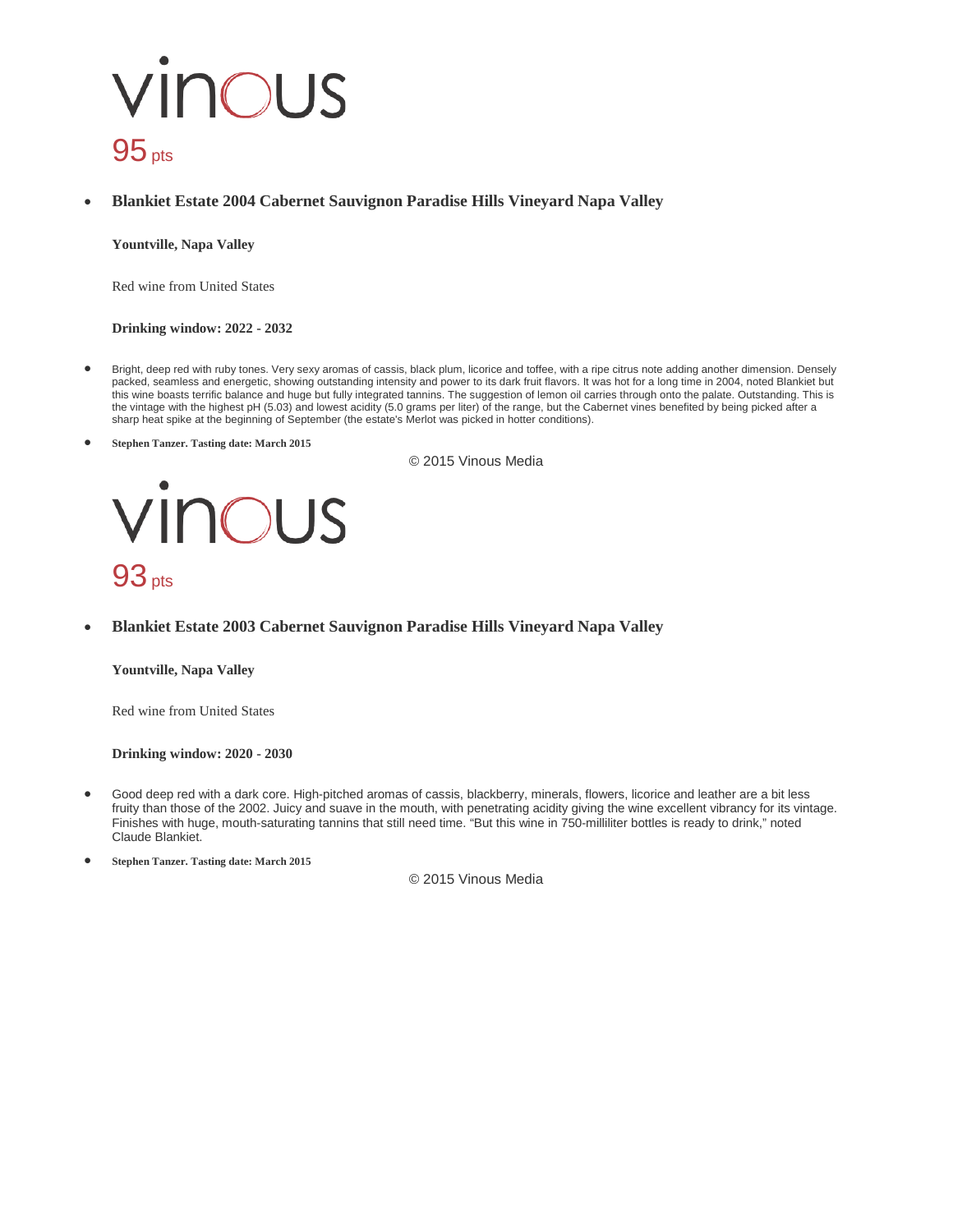# vinous 94+pts

• **Blankiet Estate 2002 Cabernet Sauvignon Paradise Hills Vineyard Napa Valley**

**Yountville, Napa Valley**

Red wine from United States

**Drinking window: 2020 - 2032**

- Good deep red with a solid core. Some superripe notes to the aromas of dark berries, violet, licorice, espresso, fresh herbs and exotic white fruits. Superconcentrated and opulent, with a liqueur-like quality but also surprising juicy lift, minerality and savory complexity for a wine with a pH of 4.0 and the lowest acidity of all these vintages. This, too, is still a baby, although the wine's major palate-saturating tannins are ripe and even. I'd hold it for even more complexity.
- **Stephen Tanzer. Tasting date: March 2015**

© 2015 Vinous Media



• **Blankiet Estate 2001 Cabernet Sauvignon Paradise Hills Vineyard Napa Valley**

**Yountville, Napa Valley**

Red wine from United States

**Drinking window: 2020 - 2030**

- Deep, saturated red with a dark core. Slightly reduced nose opened with air to reveal vibrant notes of dark berries, violet, game, licorice, lilac and menthol. Still extremely backward, showing a penetrating quality and terrific cut and lift, with the dark fruit, spice and licorice flavors complemented by toasty oak. A step up in body and length from the 2000 but these tannins too still call for some patience.
- **Stephen Tanzer. Tasting date: March 2015**